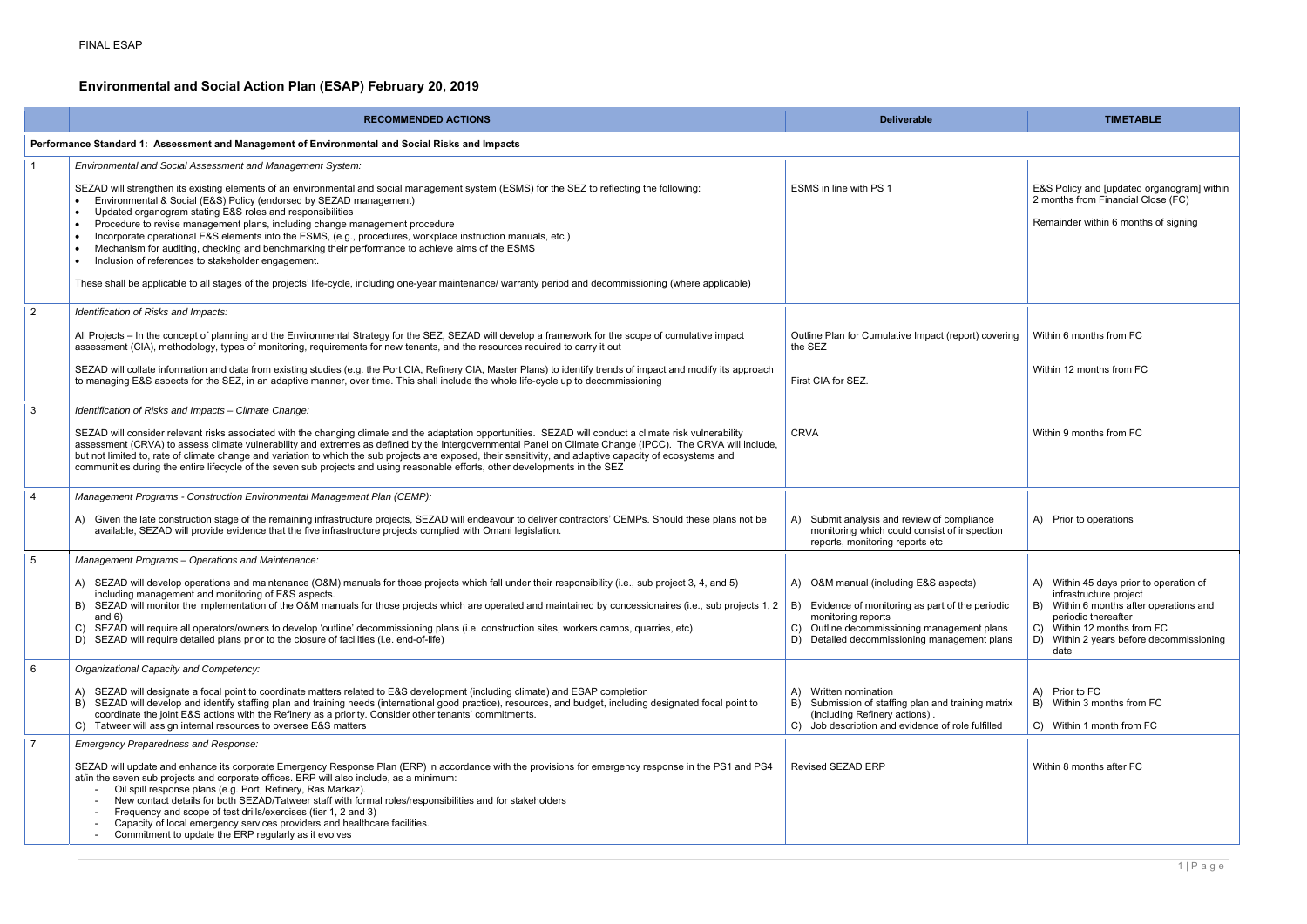|                                                                      | <b>RECOMMENDED ACTIONS</b>                                                                                                                                                                                                                                                                                                                                                                                                                                                                                                                                                                                                                                                                                                                                                                                                                                                                             | <b>Deliverable</b>                                                                                                                                                                                                                          | <b>TIMETABLE</b>                                                                                     |  |
|----------------------------------------------------------------------|--------------------------------------------------------------------------------------------------------------------------------------------------------------------------------------------------------------------------------------------------------------------------------------------------------------------------------------------------------------------------------------------------------------------------------------------------------------------------------------------------------------------------------------------------------------------------------------------------------------------------------------------------------------------------------------------------------------------------------------------------------------------------------------------------------------------------------------------------------------------------------------------------------|---------------------------------------------------------------------------------------------------------------------------------------------------------------------------------------------------------------------------------------------|------------------------------------------------------------------------------------------------------|--|
|                                                                      | Traffic management and safety                                                                                                                                                                                                                                                                                                                                                                                                                                                                                                                                                                                                                                                                                                                                                                                                                                                                          |                                                                                                                                                                                                                                             |                                                                                                      |  |
| 8                                                                    | Monitoring and Review:                                                                                                                                                                                                                                                                                                                                                                                                                                                                                                                                                                                                                                                                                                                                                                                                                                                                                 |                                                                                                                                                                                                                                             |                                                                                                      |  |
|                                                                      | SEZAD will review its health, safety, and environmental (HSE) and social inspection program at contractors' sites, including construction sites, workers'<br>accommodations and technical workshops                                                                                                                                                                                                                                                                                                                                                                                                                                                                                                                                                                                                                                                                                                    | A) Updated and enhanced HSE and social<br>inspections program in accordance with the                                                                                                                                                        | A) Before FC                                                                                         |  |
|                                                                      | For Project 3, SEZAD will monitor implementation of agreed methodology with contractor and submit first monitoring report<br>C) SEZAD will carry out E&S monitoring for Project 1 in compliance with Omani Regulations                                                                                                                                                                                                                                                                                                                                                                                                                                                                                                                                                                                                                                                                                 | PSs<br>B) Monitoring Report for Project 3<br>Submit analysis and review of compliance<br>C)                                                                                                                                                 | B) Within 2 months from FC<br>C) Before operations                                                   |  |
|                                                                      | D) SEZAD will strengthen its inspection program to ensure that reports are issued, and follow-up visits are made                                                                                                                                                                                                                                                                                                                                                                                                                                                                                                                                                                                                                                                                                                                                                                                       | construction monitoring<br>D) Inspection program                                                                                                                                                                                            | D) Within 6 months after FC                                                                          |  |
| 9                                                                    | Stakeholder Engagement:                                                                                                                                                                                                                                                                                                                                                                                                                                                                                                                                                                                                                                                                                                                                                                                                                                                                                |                                                                                                                                                                                                                                             |                                                                                                      |  |
|                                                                      | SEZAD will formalize its Stakeholder Engagement Plan (SEP) to map its stakeholders and interested parties and how it captures stakeholder engagement<br>activities at the SEZ. The SEP will be prepared to cover the ongoing construction and future operation phases of the project.                                                                                                                                                                                                                                                                                                                                                                                                                                                                                                                                                                                                                  | Submission of stakeholder mapping and<br>identification of risks<br>B) SEP                                                                                                                                                                  | A) Within 2 months from FC<br>B) Within 5 months from FC                                             |  |
| 10                                                                   | <b>External Communications and Grievance Mechanism:</b>                                                                                                                                                                                                                                                                                                                                                                                                                                                                                                                                                                                                                                                                                                                                                                                                                                                |                                                                                                                                                                                                                                             |                                                                                                      |  |
|                                                                      | A) SEZAD will implement and maintain a procedure for external communications in accordance with PS 1.<br>SEZAD will update its existing grievance mechanism (GM) for affected communities in accordance with PS 1. The GM will capture any grievances related to<br>security. SEZAD will use a formal system to record every grievance in order to better manage the GM process and ensure independence.                                                                                                                                                                                                                                                                                                                                                                                                                                                                                               | <b>External Communication procedure</b><br>(A)<br>B) Updated GM on SEZAD website.                                                                                                                                                           | A) Within 3 months from FC<br>B) Within 2 months from FC                                             |  |
|                                                                      | Performance Standard 2: Labor and Working Conditions                                                                                                                                                                                                                                                                                                                                                                                                                                                                                                                                                                                                                                                                                                                                                                                                                                                   |                                                                                                                                                                                                                                             |                                                                                                      |  |
| 11                                                                   | <b>Working Conditions:</b>                                                                                                                                                                                                                                                                                                                                                                                                                                                                                                                                                                                                                                                                                                                                                                                                                                                                             |                                                                                                                                                                                                                                             |                                                                                                      |  |
|                                                                      | SEZAD (including Tatweer) will review existing human resources (HR) policies and recruitment procedures and update respective policies (not HR manuals<br>approved under laws of incorporation) which sets out the approaches to managing direct employees and apply the policy to workers engaged by third<br>parties <sup>1</sup> in accordance with PS 2. HR policies will outline approach to managing working relationship consistent with the requirements of PS 2 and national<br>law, including material changes to terms of employment, grievance mechanism, etc.<br>Seek relevant corporate approvals<br>C) Going forward, SEZAD will use commercially reasonable efforts to ensure that contractors have grievance mechanisms aligned with PS 2. Where this is not<br>possible, SEZAD will extend its grievance mechanism (GM) to workers engaged by third parties in accordance with PS 2. | A) Updated respective HR policies and procedures,<br>and updated relevant clauses in procurement<br>documents<br>Submit relevant approvals<br>B)<br>Evidence of communications with contractors<br>C)<br>raising awareness of its existence | A) Within 2 months from FC<br>B) Within 1 month of receiving approvals<br>C) Within 3 months from FC |  |
| 12                                                                   | Occupational Health and Safety                                                                                                                                                                                                                                                                                                                                                                                                                                                                                                                                                                                                                                                                                                                                                                                                                                                                         |                                                                                                                                                                                                                                             |                                                                                                      |  |
|                                                                      | SEZAD will enhance its existing health, safety and environment (HSE) policy and procedures relating to safe and healthy working environment, workers'<br>accommodation, road safety, incident/accident reporting, root cause analysis, etc. As part of these policies, SEZAD will provide clear definitions and expectations<br>of minimum standards reflected in future bidding documents. These policies and procedures shall be consistent with the requirements of both PS 2 and Omani<br>legislation.                                                                                                                                                                                                                                                                                                                                                                                             | Updated HSE Policy and sample of relevant<br>language from bidding documents                                                                                                                                                                | Within 4 months of signing                                                                           |  |
| 13                                                                   | <b>Workers Engaged by Third Parties:</b>                                                                                                                                                                                                                                                                                                                                                                                                                                                                                                                                                                                                                                                                                                                                                                                                                                                               |                                                                                                                                                                                                                                             |                                                                                                      |  |
|                                                                      | SEZAD (including Tatweer) will extend requirements of HSE policies to workers engaged by third parties in accordance with PS 2. All future SEZAD Contracts<br>will include stipulations that Contractors' Management Plans must be aligned with SEZAD's own corporate policies and management plans, and such policies<br>should be implemented by all third parties (contractors) associated with SEZAD.                                                                                                                                                                                                                                                                                                                                                                                                                                                                                              | Evidence of communication to third parties   Within 2 months from FC<br>(contractors) on HSE and HR policy requirements                                                                                                                     |                                                                                                      |  |
| 14                                                                   | Supply Chain                                                                                                                                                                                                                                                                                                                                                                                                                                                                                                                                                                                                                                                                                                                                                                                                                                                                                           |                                                                                                                                                                                                                                             |                                                                                                      |  |
|                                                                      | SEZAD will prepare and implement a supply chain policy in accordance with PS 2.                                                                                                                                                                                                                                                                                                                                                                                                                                                                                                                                                                                                                                                                                                                                                                                                                        | Supply chain policy                                                                                                                                                                                                                         | Before FC                                                                                            |  |
| Performance Standard 3: Resource Efficiency and Pollution Prevention |                                                                                                                                                                                                                                                                                                                                                                                                                                                                                                                                                                                                                                                                                                                                                                                                                                                                                                        |                                                                                                                                                                                                                                             |                                                                                                      |  |
| 15                                                                   | Resource Efficiency:                                                                                                                                                                                                                                                                                                                                                                                                                                                                                                                                                                                                                                                                                                                                                                                                                                                                                   |                                                                                                                                                                                                                                             |                                                                                                      |  |
|                                                                      |                                                                                                                                                                                                                                                                                                                                                                                                                                                                                                                                                                                                                                                                                                                                                                                                                                                                                                        |                                                                                                                                                                                                                                             |                                                                                                      |  |

 $^{\text{1}}$  Third party employees as defined by para 4-7 of the PS2 Requirements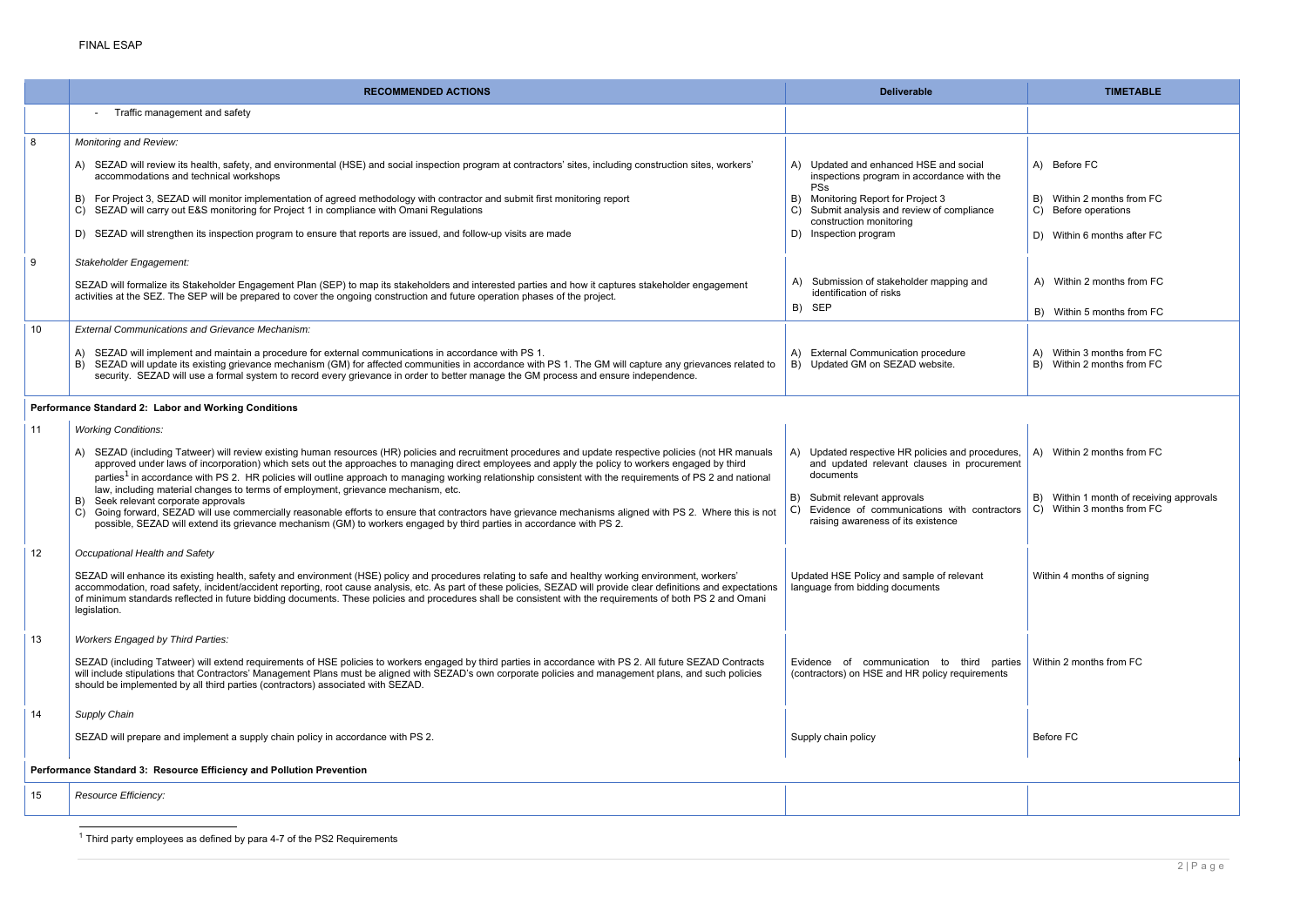|            |                         | <b>TIMETABLE</b>                                                                                                   |  |
|------------|-------------------------|--------------------------------------------------------------------------------------------------------------------|--|
|            |                         | A) Within 6 months after FC                                                                                        |  |
| <b>SEZ</b> |                         | B) Within 12 months from FC                                                                                        |  |
|            |                         |                                                                                                                    |  |
|            |                         |                                                                                                                    |  |
|            |                         | A) By end of Q3 2019                                                                                               |  |
| ıs)<br>ıs) | B)                      | Within 6 months from FC<br>C) Within 8 months from FC<br>D) Within 8 months from FC<br>E) Within 12 months from FC |  |
| ations     |                         | F) Within 18 months from FC                                                                                        |  |
|            |                         |                                                                                                                    |  |
| ution      |                         | A) Within 6 months after FC                                                                                        |  |
| <b>SEZ</b> |                         | B) Within 12 months from FC                                                                                        |  |
|            |                         |                                                                                                                    |  |
|            |                         | A) Within 3 months from FC                                                                                         |  |
|            |                         | B) Within 5 months from FC                                                                                         |  |
|            |                         | C) Before FC                                                                                                       |  |
| rm) as     |                         | D) Within one month of the opening of the<br>IWTF and in advance of transfer of such                               |  |
|            | E)                      | waste<br>Within 6 months of operation of IWTF                                                                      |  |
|            |                         |                                                                                                                    |  |
|            | Within 6 months from FC |                                                                                                                    |  |
|            |                         |                                                                                                                    |  |
|            |                         |                                                                                                                    |  |
|            |                         | Within 3 months from FC                                                                                            |  |
|            |                         |                                                                                                                    |  |

|    | <b>RECOMMENDED ACTIONS</b>                                                                                                                                                                                                                                                                                                                                                                                                                                                                                                                                                                                               | <b>Deliverable</b>                                                                              | <b>TIMETABLE</b>                                               |
|----|--------------------------------------------------------------------------------------------------------------------------------------------------------------------------------------------------------------------------------------------------------------------------------------------------------------------------------------------------------------------------------------------------------------------------------------------------------------------------------------------------------------------------------------------------------------------------------------------------------------------------|-------------------------------------------------------------------------------------------------|----------------------------------------------------------------|
|    | A) SEZAD will prepare corporate guidance and set minimum standards (e.g. Good International Industry Practice, GIIP) for resource efficiency measures<br>into projects within the SEZ on best effort basis, for example, in procurement documents, contracts and a technical guidance note. These will relate to<br>reduction of energy, water consumption and other resources and material inputs (technically, and financially feasible and cost effective)                                                                                                                                                            | A) Guidance on resource efficiency                                                              | A) Within 6 months after FC                                    |
|    | On a best efforts basis, SEZAD will ensure that its long-term environmental strategy for the SEZ embraces resource efficiency measures to be integrated into<br>operational and maintenance plans, and the management plans of future tenants' projects.                                                                                                                                                                                                                                                                                                                                                                 | B)<br>Resource efficiency section in long-term SEZ<br>environmental strategy.                   | B) Within 12 months from FO                                    |
| 16 | Resource Efficiency - Greenhouse Gases (GHG):                                                                                                                                                                                                                                                                                                                                                                                                                                                                                                                                                                            |                                                                                                 |                                                                |
|    | SEZAD will ensure Projects 3 and 6 retrospectively capture, or make best estimate of fuel consumption data in construction phase for compliance with<br>SEZAD requirements.                                                                                                                                                                                                                                                                                                                                                                                                                                              | A) Fuel consumption data.                                                                       | A) By end of $Q3 2019$                                         |
|    | In line with national requirements, SEZAD will develop a GHG methodology                                                                                                                                                                                                                                                                                                                                                                                                                                                                                                                                                 | GHG methodology<br>B)                                                                           | Within 6 months from FC                                        |
|    | SEZAD will assess GHG emissions' footprint of the construction of the seven infrastructure projects.<br>SEZAD will review the calculations of the GHG data from Projects 4 and 5.                                                                                                                                                                                                                                                                                                                                                                                                                                        | GHG emissions for construction<br>C)<br>GHG data for projects 4 and 5 (operations)<br>D)        | Within 8 months from FC<br>C)<br>Within 8 months from FC<br>D) |
|    | SEZAD will estimate the GHG emissions (for operations) from Projects 6 and 7 to complete a combined GHG emissions' footprint for the seven<br>infrastructure projects.                                                                                                                                                                                                                                                                                                                                                                                                                                                   | E) GHG data for projects 6 and 7 (operations)<br>Overall GHG emissions footprint for operations | E) Within 12 months from FO<br>F) Within 18 months from F0     |
|    | SEZAD to prepare an overall GHG emissions' footprint for the SEZ. In the long-term SEZ Environmental strategy, SEZAD to include guidance on the<br>type of information required from new tenants to inform a GHG emissions' footprint.                                                                                                                                                                                                                                                                                                                                                                                   |                                                                                                 |                                                                |
| 17 | <b>Pollution Prevention:</b>                                                                                                                                                                                                                                                                                                                                                                                                                                                                                                                                                                                             |                                                                                                 |                                                                |
|    | SEZAD will prepare corporate guidance on pollution prevention in accordance with PS 3 and on best effort basis for projects within the SEZ reflect this<br>guidance, for example, in bidding documents, contracts and a technical guidance note.                                                                                                                                                                                                                                                                                                                                                                         | A) Guidance on minimum standards for pollution                                                  | A) Within 6 months after FC                                    |
|    | On a best efforts basis, SEZAD will ensure that their long-term environmental strategy for the SEZ includes potential health impacts on nearest<br>communities and embraces pollution prevention measures to be integrated into operational and maintenance plans, and the management plans of future<br>tenants' projects.                                                                                                                                                                                                                                                                                              | prevention.<br>Pollution prevention section in long-term SEZ<br>B)<br>environmental strategy    | B) Within 12 months from FO                                    |
| 18 | Pollution Prevention - Waste:                                                                                                                                                                                                                                                                                                                                                                                                                                                                                                                                                                                            |                                                                                                 |                                                                |
|    | A) SEZAD will complete a waste audit of the seven infrastructure projects and the port to identify types and volumes of hazardous wastes produced,<br>transportation of, and disposal destination. Waste audit will include review of waste logs, waste carriers, etc.                                                                                                                                                                                                                                                                                                                                                   | A) Waste audit report                                                                           | A) Within 3 months from FC                                     |
|    | Based on the findings of the audit, SEZAD will prepare a waste management plan (WMP). This plan shall include definitions of all waste types, confirm<br>the roles and responsibilities for waste, state the need for registrations and certificates (e.g. waste carriers) and describe the destinations for each waste<br>type. The WMP shall cover the remainder of the construction phase for the six infrastructure projects and be relevant for operations and for future<br>tenants moving into SEZ plots.                                                                                                         | B) Waste Management Plan                                                                        | B) Within 5 months from FC                                     |
|    | C) SEZAD will pursue active engagement with the Oman Environmental Services Holding Company S.A.O.C. (be'ah) to agree on the timing of the opening<br>of the new integrated waste treatment facility (IWTF).                                                                                                                                                                                                                                                                                                                                                                                                             | C) Timing update                                                                                | C) Before FC                                                   |
|    | D) When IWTF is operational, SEZAD will record quantities of waste transfer into that facility – and subsequent transfer out of the IWTF to another be'ah<br>facility need to be kept.                                                                                                                                                                                                                                                                                                                                                                                                                                   | D) Records in ongoing waste audits (long-term) as<br>part of periodic monitoring report         | D) Within one month of the o<br>IWTF and in advance of t       |
|    | E) SEZAD will develop a closure plan for the existing non-engineered landfill in accordance with the PS and GIIP.                                                                                                                                                                                                                                                                                                                                                                                                                                                                                                        | E) Closure plan                                                                                 | waste<br>E) Within 6 months of opera                           |
|    | Performance Standard 4: Community Health Safety and Security                                                                                                                                                                                                                                                                                                                                                                                                                                                                                                                                                             |                                                                                                 |                                                                |
| 19 | Community Health and Safety:                                                                                                                                                                                                                                                                                                                                                                                                                                                                                                                                                                                             |                                                                                                 |                                                                |
|    | SEZAD (including Tatweer) will incorporate in the operations and maintenance (O&M) manual aspects of evaluation of risks and impacts to the health and safety<br>of affected communities. SEZAD will use commercially reasonable efforts to incorporate guidelines for community health and safety aspects in third parties'<br>bidding documents and contracts. Such aspects will include provisions for any future workers' influx and management of such impacts. For projects 1, 3 & 7,<br>SEZAD will also outline standards for community health and safety (e.g. barriers, road markings/demarcation and signage). | Updated O&M manuals                                                                             | Within 6 months from FC                                        |
| 20 | Community Health and Safety - Ecosystem Services:                                                                                                                                                                                                                                                                                                                                                                                                                                                                                                                                                                        |                                                                                                 |                                                                |
|    |                                                                                                                                                                                                                                                                                                                                                                                                                                                                                                                                                                                                                          |                                                                                                 |                                                                |
|    | As part of developing and implementing E&S and HSE management plans (e.g. environmental monitoring, ERP), SEZAD will collate a map of sensitive natural<br>and human receptors                                                                                                                                                                                                                                                                                                                                                                                                                                           | Map of sensitive receptors                                                                      | Within 3 months from FC                                        |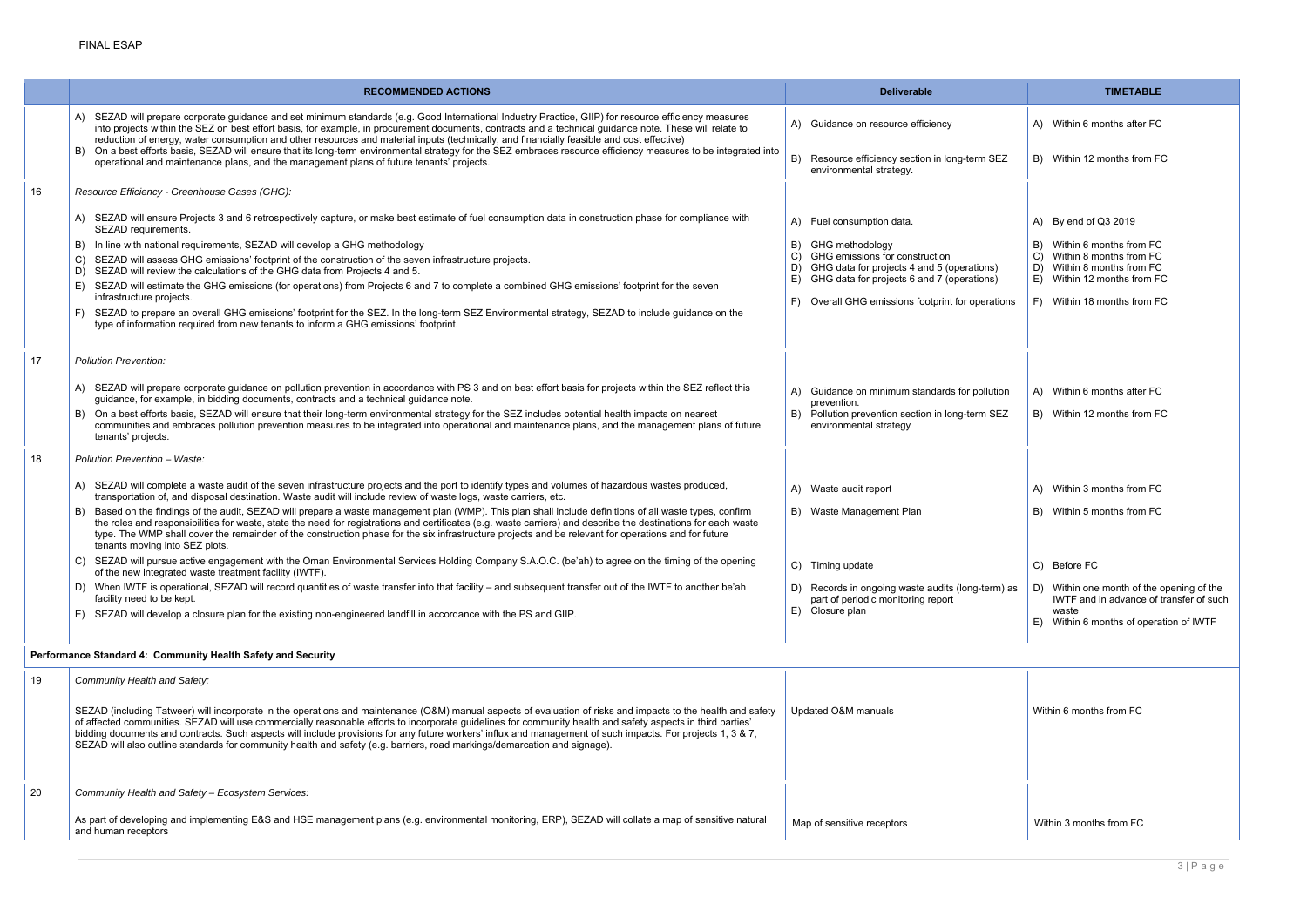|    | <b>RECOMMENDED ACTIONS</b>                                                                                                                                                                                                                                                                                                                                                                                                                                                                               | <b>Deliverable</b>                                                                                                         | <b>TIMETABLE</b>                                                                                |
|----|----------------------------------------------------------------------------------------------------------------------------------------------------------------------------------------------------------------------------------------------------------------------------------------------------------------------------------------------------------------------------------------------------------------------------------------------------------------------------------------------------------|----------------------------------------------------------------------------------------------------------------------------|-------------------------------------------------------------------------------------------------|
| 21 | Community Health and Safety - Exposure to Disease:                                                                                                                                                                                                                                                                                                                                                                                                                                                       |                                                                                                                            |                                                                                                 |
|    | SEZAD will ensure ESMS includes requirements for third party to avoid and minimize the potential for community exposure to water borne, water based, related<br>vector based resulting from operations and any potential for communicable diseases that may be associated with the influx of temporary or permanent project<br>labor.                                                                                                                                                                    | Evidence of incorporation in the ESMS and<br>Evidence of communication with third parties                                  | Within 6 months from FC<br>Within 7 months from FC                                              |
| 22 | Community Health and Safety - Emergency Preparedness and Response:                                                                                                                                                                                                                                                                                                                                                                                                                                       |                                                                                                                            |                                                                                                 |
|    | With regards to Projects 4 and 5, SEZAD will prepare an emergency action plan (EAP) for the facilities including the inundation maps developed from the results<br>of flood protection dam breach analysis.                                                                                                                                                                                                                                                                                              | EAP                                                                                                                        | Within 2 months of signing                                                                      |
| 23 | <b>Security Personnel:</b>                                                                                                                                                                                                                                                                                                                                                                                                                                                                               |                                                                                                                            |                                                                                                 |
|    | A) SEZAD will conduct a security risk assessment recognizing SEZAD's responsibilities in accordance with PS 4.<br>Findings from the risk assessment report will be included in SEZAD's security management plan that will be developed in line with the requirements of<br>B)<br>PS4.                                                                                                                                                                                                                    | <b>Security Risk Assessment</b><br>A)<br>B) i) Security Management Plan (draft)<br>B) ii) Security Management Plan (final) | A) Within 6 months from FC<br>B) i) Within 12 months from FC<br>B) ii) Within 18 months from FC |
|    | Performance Standard 5: Land Acquisition and Involuntary Resettlement                                                                                                                                                                                                                                                                                                                                                                                                                                    |                                                                                                                            |                                                                                                 |
| 24 | Government-managed Resettlement:                                                                                                                                                                                                                                                                                                                                                                                                                                                                         |                                                                                                                            |                                                                                                 |
|    | A) SEZAD will prepare a detailed Memo which describes the ongoing provisions for government-managed land acquisition and livelihood restoration and roles<br>and responsibilities in line with RD 44/2015. The framework will also outline SEZAD's stakeholder engagement with the authorities (e.g., Ministry of Housing<br>for 150 Villas and Ministry of Fisheries for the new fishery harbor) to understand status of the process.                                                                   | Memo                                                                                                                       | Within 3 months from FC                                                                         |
|    | B) As part of the Memo, SEZAD will develop and implement a program of regular consultations with the Government and define the practical steps that SEZAD<br>can feasibly take (within its mandate) to support the resolution of both the historical and ongoing 150 Villas and New Fishery Harbour issues.                                                                                                                                                                                              |                                                                                                                            |                                                                                                 |
|    | C) As part of these actions implementation, SEZAD will make available and raise awareness of its grievance mechanism (GM) to affected parties and commit<br>to passing on grievances it receives about the relocation process onto the relevant authorities. SEZAD will monitor grievances raised until satisfactory<br>resolution is reached.                                                                                                                                                           |                                                                                                                            |                                                                                                 |
|    | D) As part of the Memo and its implementation, SEZAD will liaise with responsible implementing authorities to ascertain levels of transitional support provided<br>to both the Nafun and Al Tayari communities and fishermen, to-date, and offer its share of support (within SEZAD's mandate), where appropriate and<br>reasonable.                                                                                                                                                                     |                                                                                                                            |                                                                                                 |
|    | Potential Future Land Acquisition:                                                                                                                                                                                                                                                                                                                                                                                                                                                                       |                                                                                                                            |                                                                                                 |
|    | Should future land acquisition be planned, SEZAD will develop a land acquisition framework (LAF) to set the basis for SEZAD's responsibilities (as a main<br>authority of SEZ) associated with any potential temporary or permanent land acquisition in the SEZ territory, in accordance with national requirements and<br>PS 5. The LAF will include a transparent process for consultation and compensation (or where necessary, livelihood restoration).                                              | LAF                                                                                                                        | Within 12 months prior to initiating new land<br>acquisition                                    |
|    | Performance Standard 6: Biodiversity Conservation and Sustainable Management of Living Natural Resources                                                                                                                                                                                                                                                                                                                                                                                                 |                                                                                                                            |                                                                                                 |
| 25 | Protection and Conservation of Biodiversity:                                                                                                                                                                                                                                                                                                                                                                                                                                                             |                                                                                                                            |                                                                                                 |
|    | While recognising the role SEZAD is playing as an active stakeholder with DRPIC on their biodiversity offsetting initiatives for the Refinery, SEZAD will<br>develop its own approach to biodiversity to offset the impacts of the seven sub projects:                                                                                                                                                                                                                                                   | A) CHA map and accompanying explanatory<br>information                                                                     | A) Within one month from FC                                                                     |
|    | A strategic approach to biodiversity would involve SEZAD firstly quantifying and assessing impacts on natural habitats associated with each of the<br>seven infrastructure projects to include undertaking a Critical Habitat Assessment (CHA) covering the following key groups: Cetaceans; Turtles;<br>Endemic plants; Rare/threatened reptile species; Duqm IBA/the migratory wetland bird assemblage; Jiddat al Harisis IBA; and Al Wusta Wildlife<br>Reserve (formerly the Arabian Oryx Sanctuary). |                                                                                                                            |                                                                                                 |
|    | This requirement for a CHA can build upon the comprehensive biodiversity work (e.g. consolidated mapping of critical habitats) that DRPIC<br>prepared in the Consolidated ESIA and accompanying Appendices (DRPIC, 2018) and the Port Phase I Operations ESIA.                                                                                                                                                                                                                                           |                                                                                                                            |                                                                                                 |
|    | B) SEZAD will identify suitable compensatory habitat creation/offsets to meet the requirements of No Net Loss (natural habitats)/Net Gain (critical habitats).                                                                                                                                                                                                                                                                                                                                           | BOF and BAP methodology and Table of<br>B)<br>Contents                                                                     | B) Within 6 months after FC                                                                     |
|    | SEZAD will carry out ongoing coordination with the Refinery and Port in the preparation of a Biodiversity Offsetting Framework (BOF) /Strategy and<br>biodiversity action plan (BAP).                                                                                                                                                                                                                                                                                                                    | BOF and BAP<br>C)                                                                                                          | C) Within 12 months after FC                                                                    |

| <b>TIMETABLE</b>                                             |
|--------------------------------------------------------------|
|                                                              |
| Within 6 months from FC                                      |
| Within 7 months from FC                                      |
| Within 2 months of signing                                   |
| A) Within 6 months from FC                                   |
| B) i) Within 12 months from FC                               |
| B) ii) Within 18 months from FC                              |
|                                                              |
| Within 3 months from FC                                      |
|                                                              |
|                                                              |
| Within 12 months prior to initiating new land<br>acquisition |
|                                                              |